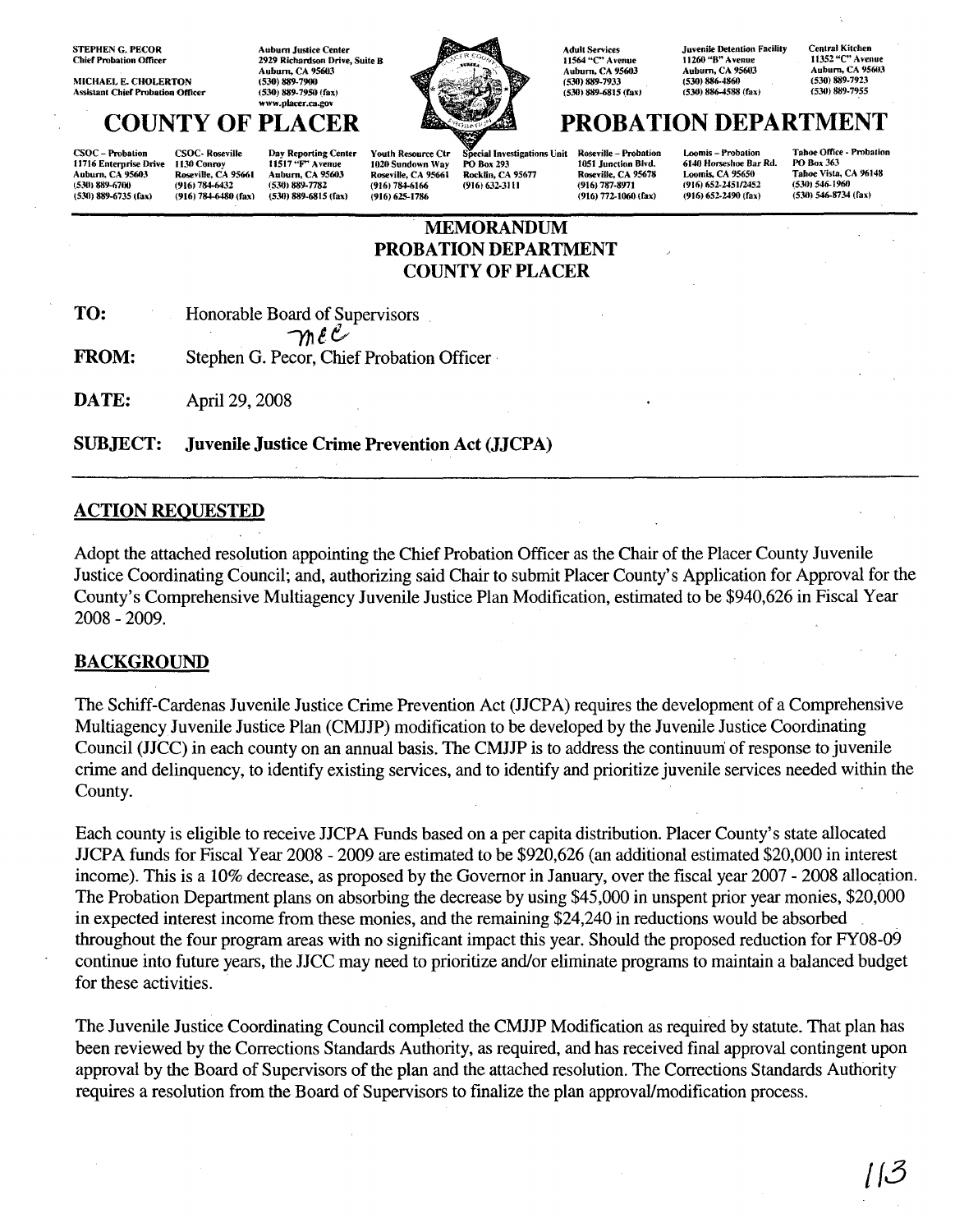The Placer County Plan Modification continues the focus on four program areas:

- 1. Maintenance of a Crisis Resolution Center to provide temporary housing/respite care for runaways and services to reunify and strengthen families.
- 2. Maintenance of the Youth Resource Center in South Placer to provide a myriad of structured, scheduled programs to youths on probation.
- 3. Maintenance and enrichment of program options at the Juvenile Detention Facility.
- 4. Creation and maintenance of a program to provide Diversion services to eligible minors and their families in the Tahoe Basin.

**I14**

## **FISCAL IMPACT**

There is no General Fund impact as a result of the application for JJCPA funds.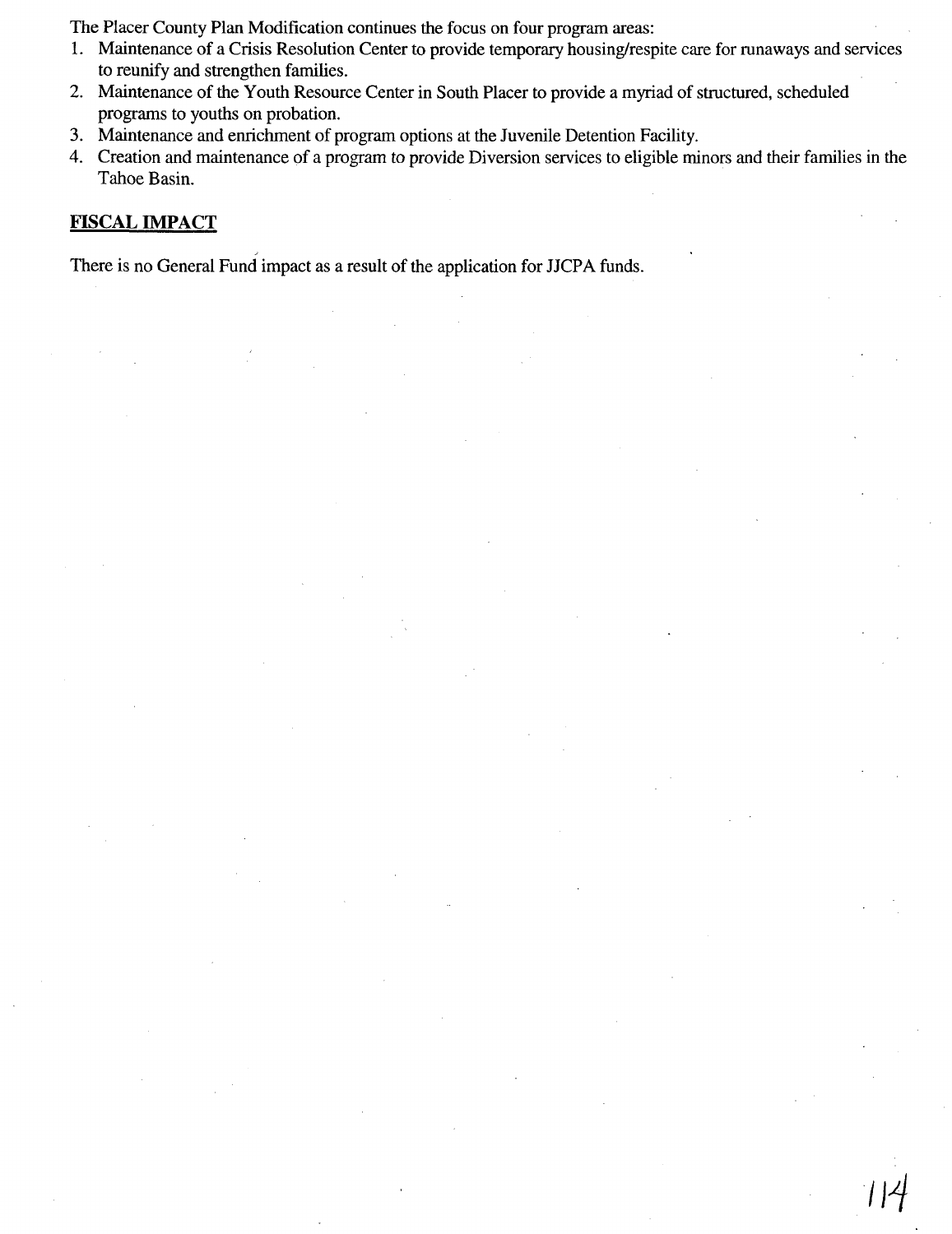# Before the Board of Supervisors County of Placer, State of California

In the matter of: A Resolution to appoint the Chief Probation Officer as Chair of the JJCC, and to authorize the Chief to submit and/or sign an application for approval for JJCPA funding and related contracts, amendments or extensions with the State of California.

Reso!. No: \_

Related to Ord. No:

The following Resolution was duly passed by the Board of Supervisors of the County of Placer at a regular meeting held on April 29, 2008.

by the following vote on roll call:

Ayes:

Noes:

Absent:

Signed and approved by me after its passage.

Chairman, Board of Supervisors

Attest: Clerk of said Board

BE IT RESOLVED that the Board of Supervisors of the County of Placer hereby:

Appoints the Chief Probation Officer as the Chair of the Placer County Juvenile Justice Coordinating Council; and,

Authorizes said Chief Probation Officer to submit and/or sign Placer County's Application for Approval for the county's Comprehensive Multiagency Juvenile Justice Plan Modification and related contracts, amendments, or extensions with the State of California; and,

Assures that the County of Placer Comprehensive Multiagency Juvenile Justice Plan Modification has been developed, reviewed and provided to the Corrections Standards Authority in a format determined by the Corrections Standards Authority; and,

Assures that the County of Placer Board of Supervisors and the Juvenile Justice Coordinating Council has reviewed and approves the county's Comprehensive Multiagency Juvenile Justice Plan Modification; and,